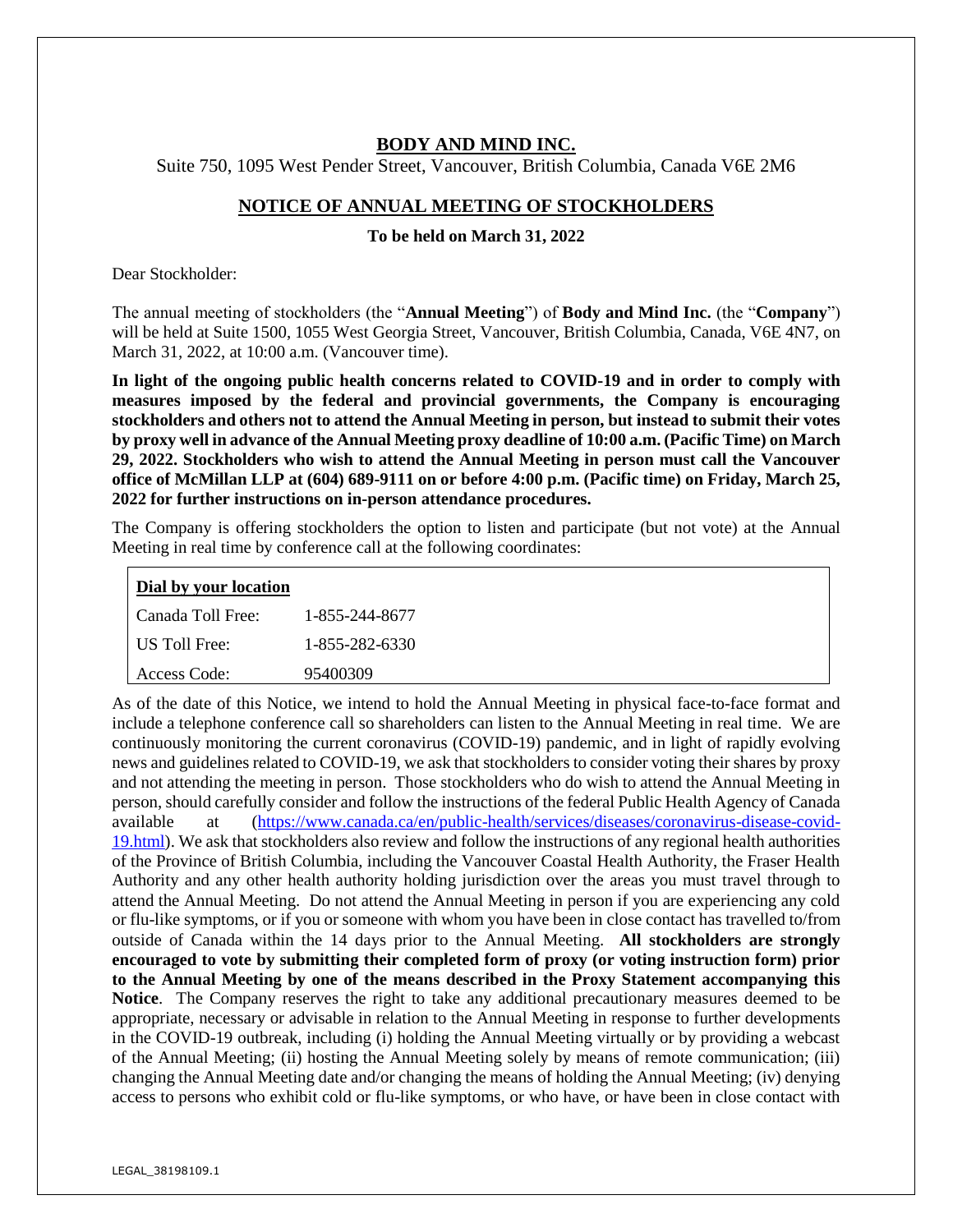someone who has, travelled to/from outside of Canada within the 14 days immediately prior to the Annual Meeting; (v) denying access to persons that do not have evidence of full vaccination; and (vi) such other measures as may be recommended by public health authorities in connection with gatherings of persons such as the Annual Meeting. Should any such changes to the Annual Meeting format occur, the Company will announce any and all changes by way of news release, which will be filed on EDGAR as an exhibit to a Current Report on Form 8-K and under the Company's profile on SEDAR. In addition, the Company will file the news release as definitive additional soliciting material on EDGAR. We strongly recommend you check the Company's website www.bodyandmind.com, prior to the Annual Meeting for the most current information. In the event of any changes to the Annual Meeting format due to the COVID-19 outbreak, the Company will **not** prepare or mail amended Annual Meeting materials.

Stockholders who intend to attend the meeting via teleconference must **submit votes by Proxy ahead of the proxy deadline of 10:00 a.m. (Pacific Time) on March 29, 2022.** Attendance by teleconference allows stockholders to listen to, but not to vote at the Annual Meeting.

At the Annual Meeting stockholders will be asked to:

- 1. elect Michael Mills, Dong Shim, Brent Reuter, Stephen Hoffman and Alexis Podesta to act as directors of the Company;
- 2. ratify the appointment of Sadler, Gibb & Associates, LLC, as the Company's independent registered public accounting firm for the fiscal year ending July 31, 2022;
- 3. ratify and approve the Company's new 2022 Stock and Incentive Plan;
- 4. approve, on a non-binding advisory basis, the compensation of our named executive officers; and
- 5. transact any other business properly brought before the Annual Meeting or any adjournment thereof.

On or about February 11, 2022, the Company mailed to all stockholders of record, as of February 9, 2022, a Notice of Internet Availability of Proxy Materials (the "**Notice**"). Please carefully review the Notice for information on how to access the Notice of Annual Meeting, Proxy Statement, Proxy Card and our Annual Report on Form 10-K for the fiscal year ended July 31, 2021 (the "**Annual Report on Form 10-K**"), on [www.proxyvote.com,](http://www.proxyvote.com/) in addition to instructions on how you may request to receive a paper or email copy of these documents. There is no charge to you for requesting a paper copy of these documents. Our Annual Report on Form 10-K, including financial statements for such period, does not constitute any part of the material for the solicitation of proxies.

The foregoing items of business are more fully described in the Proxy Statement accompanying this Notice. **Only stockholders of record of the Company's common stock at the close of business on February 9, 2022, are entitled to notice of, and to vote at, the Annual Meeting or any adjournment thereof.** 

It is important that your shares be represented and voted at the Annual Meeting. If you are the registered holder of the Company's common stock, you can vote your shares by completing and returning the enclosed proxy card, even if you plan to attend the Annual Meeting. You may vote your shares of common stock in person even if you previously returned a proxy card. Please note, however, that if your shares of common stock are held of record by a broker, bank or other nominee and you wish to vote in person at the Annual Meeting, you must obtain a proxy issued in your name from such broker, bank or other nominee. Please carefully review the instructions on the proxy card or the information forwarded by your broker, bank or other nominee regarding voting instructions.